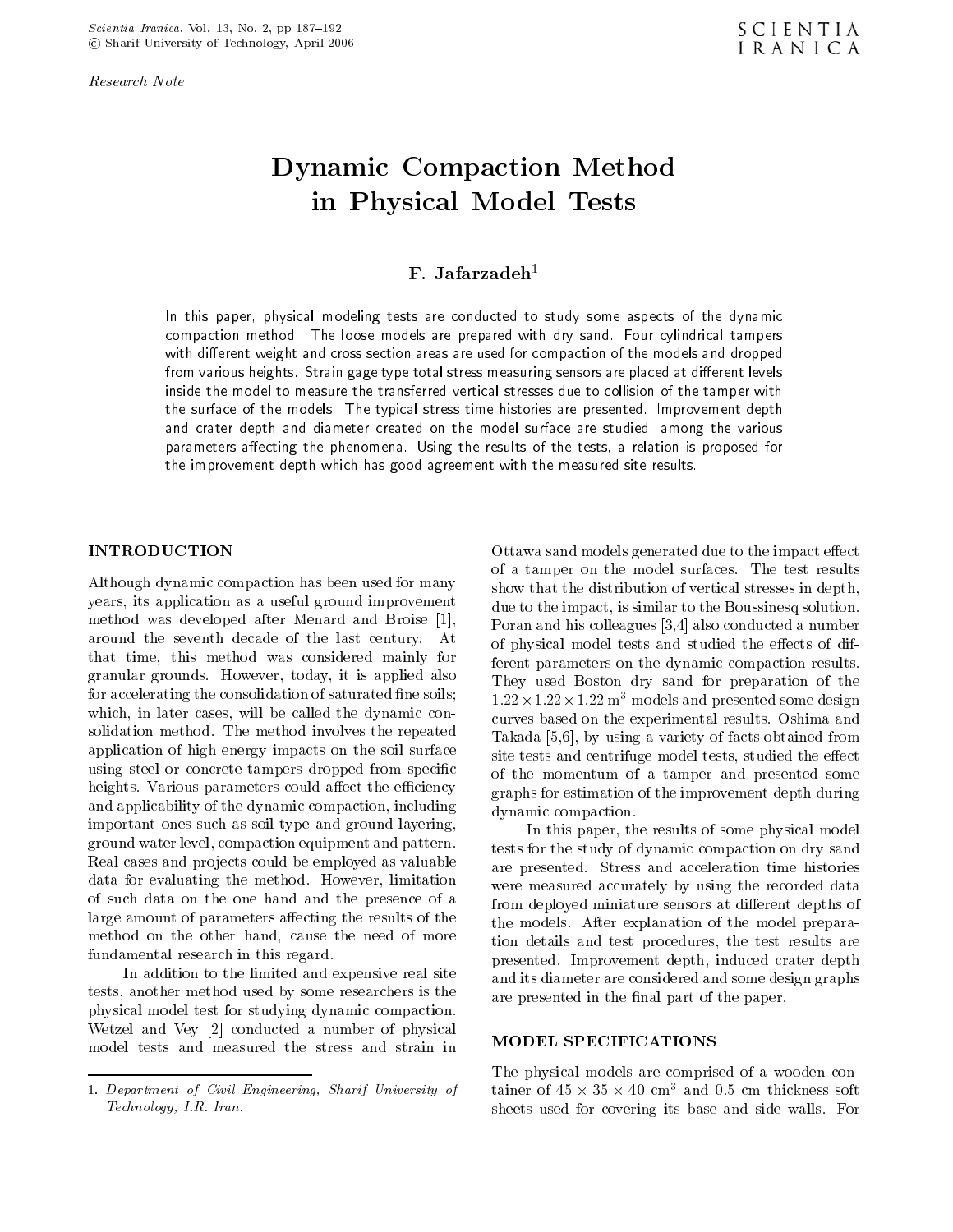compaction of the models, four cylindrical steel weights are used. These weights were 0.2, 0.5, 1.0 and 2.3 Kgf and their diameters were 2.99, 4.12, 5.06 and 5.70 cm, respectively. PVC guide pipes were used for controlling the weight drops. In order to provide different falling energies, the heights of these guide pipes were different, but their diameters were the same and equal to 6 cm. The soil used for all the models is natural sand, called Babolsar Sand, which was provided from the Caspian Sea Shore close to Babolsar city, Iran. Its grain size distribution is shown in Figure 1. According to this figure, it is uniform sand with a  $D_{50}$  of about 0.24 mm and categorized, based on the Unified System, as SP.

According to density tests, the  $\gamma_{d \text{ max}}$  and  $\gamma_{d \text{ min}}$ values for this sand are 17.67 and 15.12  $KN/m^3$ , , respectively. In Figure 2, a typical section of the model



Figure 1. Grain size distribution of Babolsar Sand used for the physical models.



Figure 2. Typical section of the physical models and location of deployed sensors.

container and deployed sensors inside the model are shown.

#### INSTRUMENTATION

Two types of sensor were installed in the test models: Soil Pressure Meters (SPM) and Accelerometers (ACC) (Figure 2). The SPMs were used for measuring total soil pressure at different locations of the models and for estimating the total stresses, due to the impact of the weights on the surface of the models. They were of a strain gage type with a 2  $\text{Kgf/cm}^2$  capacity, <sup>23</sup> mm diameter and <sup>10</sup> mm thickness, produced by the Kyowa Company. They were placed inside the models horizontally to measure the vertical stresses. The ACCs are also of a strain gage type, cube shaped with <sup>20</sup> mm dimensions and <sup>a</sup> 5g capacity, supplied by the TML Company. An 8 channel data acquisition system connected to <sup>a</sup> PC computer was used for collecting and recording the data from various sensors. Due to the nature of the impact tests and in order to have reliable data from the event, it was necessary to use very sensitive sensors with a high data sampler data acquisition system in this research. Therefore, the capacity of the acquisition system was 700 samples per second per channel and was satisfactory. In this paper, the recorded results by SPMs are presented and used to find some correlation between the affecting parameters on the dynamic compaction method.

### TEST PROCEDURES

About 50 dynamic compaction tests were performed in this research on physical models and more than <sup>500</sup> acceleration and stress time histories were recorded at different points inside the models  $[7]$ . At first, the container was filled with dry sand using an air raining method and its relative density was measured.

All the models produced by the explained method had about 35% to 40% relative densities and were kinds of loose models. The sensors were also placed at specied locations and orientations inside the models. After this stage, the vertical PVC guide pipes were placed on the surface of the models, the weights were dropped from the specied height and the response of the sensors inside the soil was recorded.

Also, the depth and diameter of the induced crater, due to the impact of the weight, were measured carefully. This procedure was repeated after each drop of the weight and, in all cases, the responses were recorded.

#### TYPICAL TEST RESULTS

In Figure 3, some typical test results are shown. These results correspond to dynamic compaction tests with a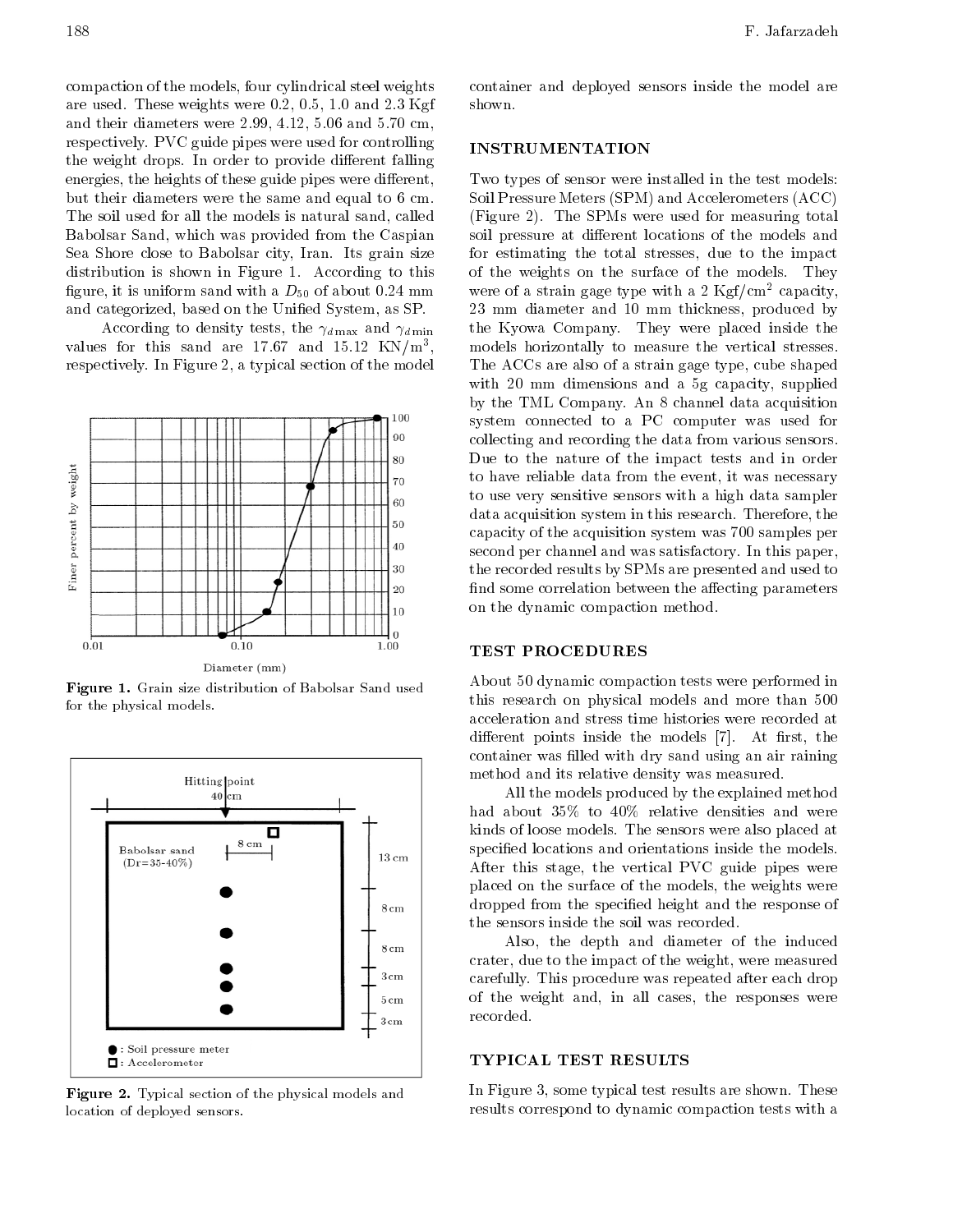

Figure 3. Typical recorded vertical stress time histories for 1 Kgf tamper dropped from 1m height.

tamper of 1 Kgf weight and 5.06 cm diameter dropped from a 1 m height for 1, 3, 5 and 10 times. The stress time histories have been plotted for the sensors placed at 13, 21, 29, <sup>32</sup> and 37 cm depths inside the model. The drop number is shown by  $N$  in this figure.

 $\frac{1}{2}$ , 21, 29, 32 and 37 cm depths inside the model.<br>
According to this figure, by increasing the drop<br>
bers, the stress amplitude at each depth increases<br>
the peak value occurs sooner. Also, for each<br>
fied drop numbe numbers, the stress amplitude at each depth increases and the peak value occurs sooner. Also, for each specied drop number, the dynamic impact stress decreases by depth.

In Figure 4, typical acceleration time histories are shown at <sup>a</sup> point located on the surface of the model, 8 cm away from the hitting point of the tamper, due to different tamping numbers. It is clear that by increasing drop numbers, the compaction of the model is increased and the amplitude of the recorded acceleration, which could be related to the compaction energy at a specic point, is also increased.

### INFLUENCE AND IMPROVEMENT DEPTH

In
uence depth could refer to the depth in the ground or physical model that is affected by the drop energy of the tamper on the ground or model surface. In



Figure 4. Typical recorded acceleration time histories at model surface (8 cm away from hitting point).

other words, if the stress field at any point were to change due to the impact of tamper at the surface, it could be assumed that the point has received some portion of the compaction energy and its compaction has been affected. It is clear that in order to increase the compaction of any soil element or have a successful dynamic compaction in that element, the impact stress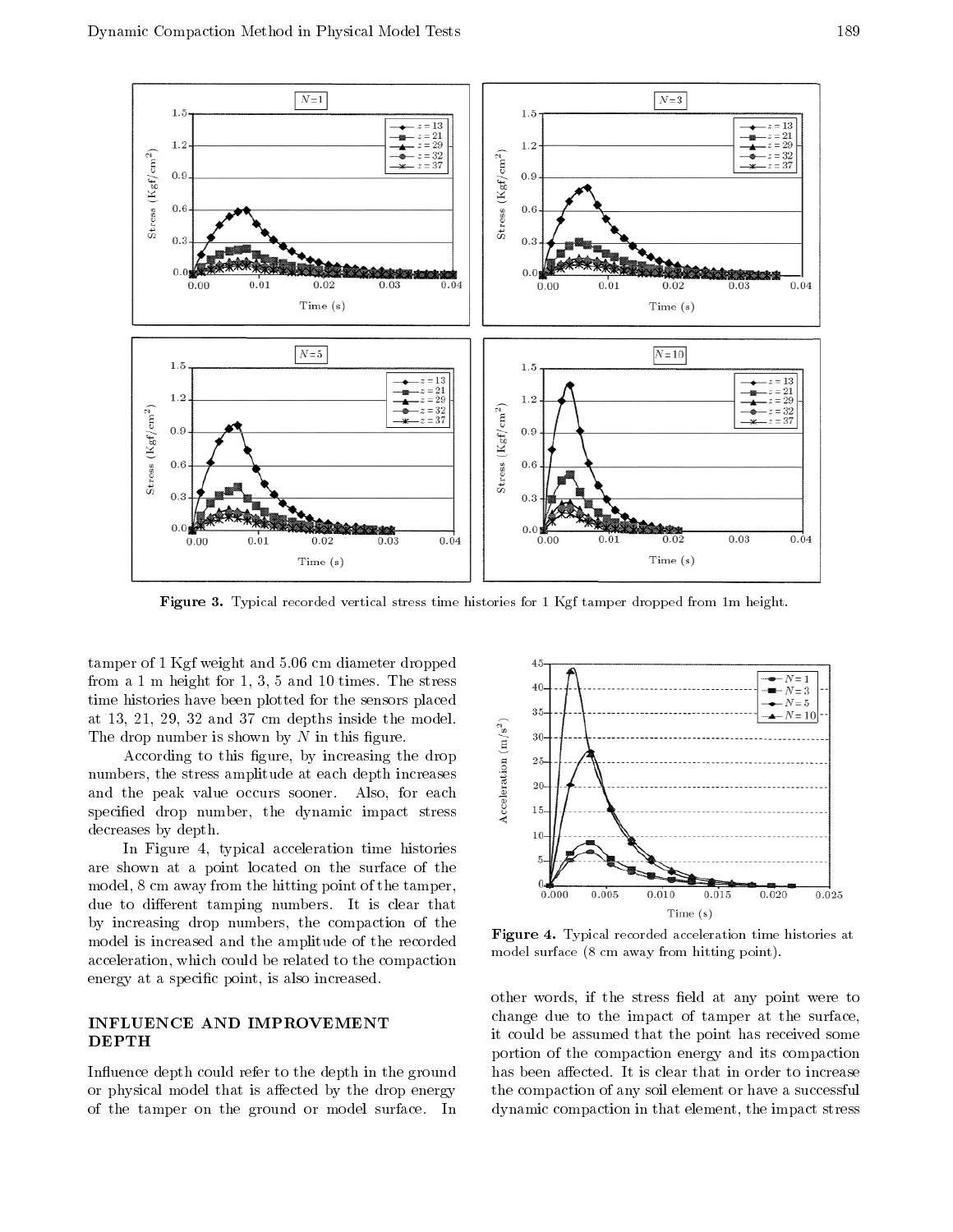should have some level. This level is not clear and is under controversy. In this paper, it is assumed to  $11$ be equal to 0.1 Kgf/cm<sup>2</sup> . Therefore, at each test, it is assumed that the Improvement Depth  $(DI)$  could  $10$ be estimated by evaluating the dissipated compaction energy by depth and this energy could be correlated to<br>the impact stress amplitude at each point. Considering<br>that during all tests in this research, the impact stress the impact stress amplitude at each point. Considering that during all tests in this research, the impact stress time histories at various depths have been recorded, the amplitude value could be estimated easily. In Figure 5, typical graphs for the recorded maximum vertical stresses at different depths, due to different drop numbers, are shown. It is clear from this figure that for <sup>a</sup> specic drop number, the vertical stress decreases by depth sharply. Also, the improvement depth, with the introduced criteria, increases by drop number.

In this research, in order to reduce scale effects, the method proposed by Poran et al. [3] is applied. In the mentioned method, Improvement Depth  $(DI)$  is scaled to tamper diameter  $(D)$  and a normalized energy index,  $N.W.H/A.DI$ , is considered. In this phrase, N is the number of drops,  $W$  is the weight of the tamper in Kgf,  $H$  is the falling height in m and  $A$  is the cross area of the tamper in m<sup>-</sup>. The above explained method  $_{\rm com}$ is applied to all tests of this research and the result for the non-dimensional  $DI/D$  ratio is shown in Figure 6.

According to this figure, there is a linear correlation between  $DI/D$  and  $N.W.H/A.DI$  in a semi logarithmic system. In other words, in a test when  $N$ ,  $W, H, A$  and  $D$  are known, the improvement depth,  $DI$ , could easily be estimated.

#### CRATER DIMENSIONS

 $1.0$ 

 $0.9$ 

 $_{0.8}$ 

 $0.7$  $0.6\,$  $0.5$  $0.4$ 

 $0.3$ 

 $0.2$  $0.1$  $0.0$ 

 $Max$  vertical stress  $(Kgf/cm^2)$ 

By dropping a tamper on the ground or model surface, <sup>a</sup> small hole is created. The diameter and depth of this

 $N = 1$ 

 $N = 3$ 

 $N = 5$ 

 $-N = 10$ 

Limit stress for improvement

 $depth = 0.1$ 





 $\blacksquare$  in the correlation of improvement depth with  $\blacksquare$ normalized compaction energy.

hole could be used for designing a compaction pattern in practice. Usually, the created hole has a semi prolate spheroid geometry. In all tests of this research, the crater dimensions (depth and diameter) are measured precisely after each drop. The results show that the crater depth is increased by the energy level of the compaction. Also, it is found that after about 10 drops of a specic weight from a constant height, the depth of the crater does not change. Takada and Oshima [5,6] proposed the following relation for crater depth, h:

$$
h = c.m.v_0(N)^{0.5}/A,
$$
\n(1)

in which  $m$  is tamper mass,  $v_0$  is tamper velocity at contact time with the ground surface and  $c$  is a constant coemcient assumed equal to 0.0083 m-s/ton. In order to verify the applicability of Equation <sup>1</sup> for this research, the crater depth is normalized to the square root of the applied energy and the results are plotted against the number of drops, N, in Figure 7. Other parameters of Equation <sup>1</sup> are selected based on the physical parameters of this study and test arrangement. It can be seen from this figure that the presented equation by Takada and Oshima predicts low values for <sup>a</sup> normalized crater depth, compared with the measured data in low compaction energy levels (0.2 and 0.5 Kgf tampers), the situation being opposite for high energy levels (1 and 2.3 Kgf tampers). However, there is good correlation between the measured and estimated values by Equation 1 for low drop numbers.

As explained, after dropping each tamper on the ground surface, a crater is created which has a circular shape in plane.

The diameter of this crater is another parameter that controls the compaction pattern. In this research, after each drop, the diameter is measured accurately. Figure 8 shows a typical measured data for a 0.5 Kgf tamper dropped from various heights. It could be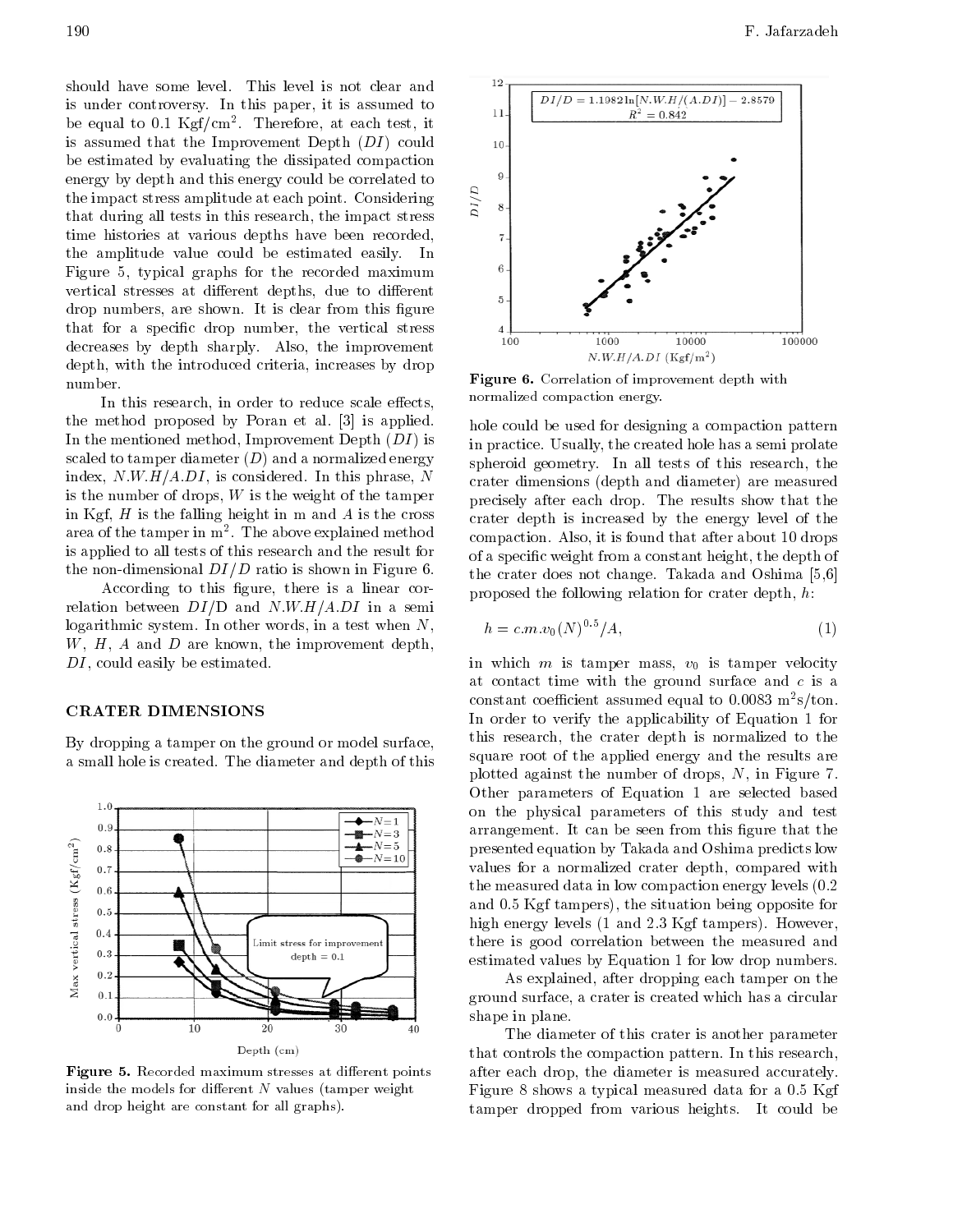

Figure 7. Correlation of normalized crater depth with drop numbers measured from model tests of this study and the Takada and Oshima equation, for different compaction energy levels.



Figure 8. Typical measured crater diameter for 0.5 Kgf tamper, dropped from various heights.

seen that at constant compaction energies, the crater diameter increases by drop number. Also, according to this figure, after about 3 drops, the increasing rate of the crater diameter is reduced. Another point which is clear from this figure is that for a specified number of drops, the crater diameter increases according to the drop height of the tamper or energy level.

#### CONCLUSION

Dynamic compaction is considered as one of the economic and applicable ground improvement methods. <sup>A</sup> series of physical model tests were conducted to study the parameters affecting this method. Loose dry sand models instrumented by total stress meters and accelerometers at various points were sub jected to the compaction energy of tampers. The compaction energy level was varied by the tamper weight, drop height and drop number. Considering the very short duration